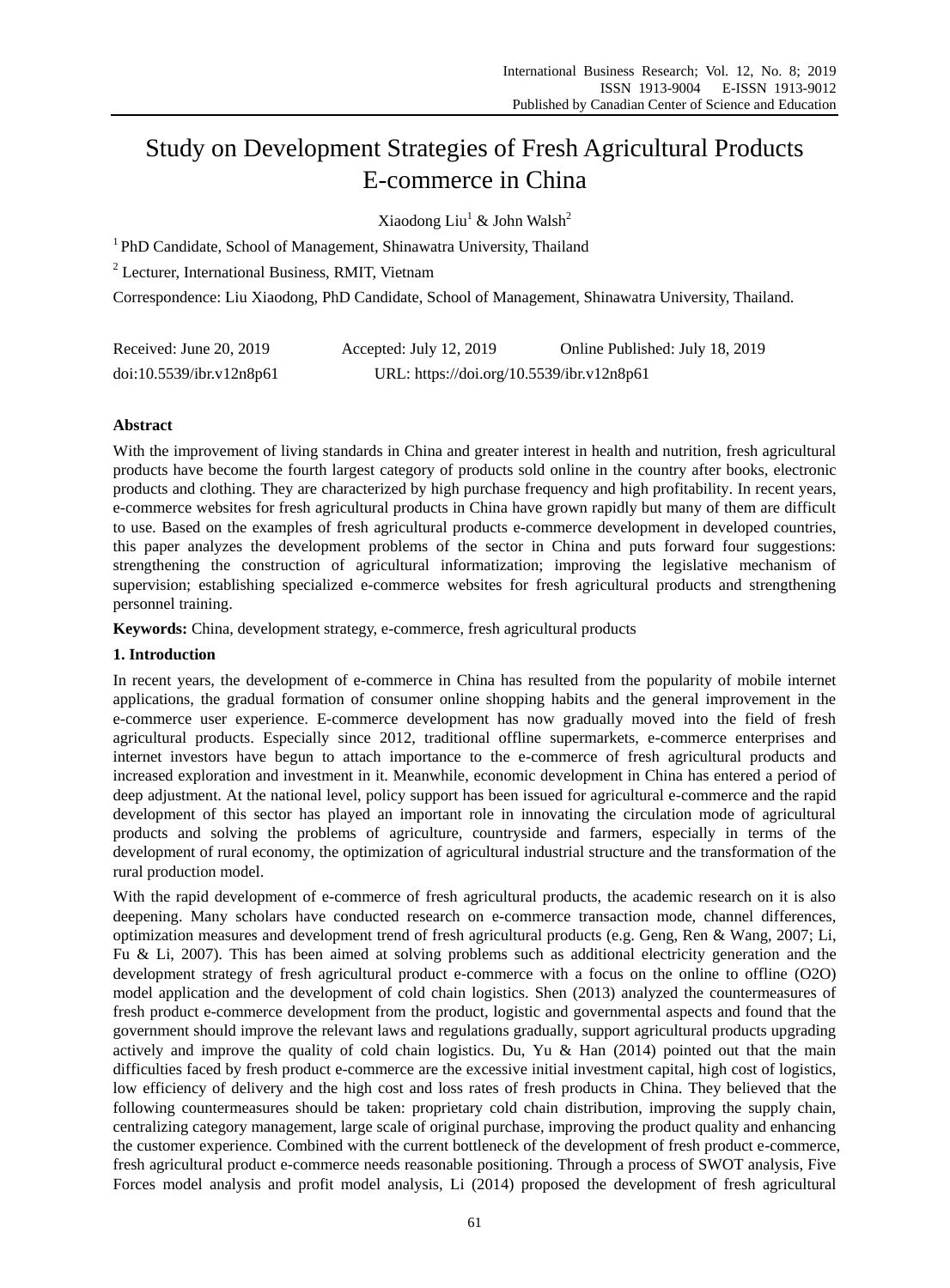product e-commerce in China. On the macro level, the main issues are to strengthen the development of agricultural standardization, promote the quality and safety of agricultural products and agricultural scale management and, finally, establish the relevant laws and regulations for fresh agricultural product e-commerce. On the micro level, it is necessary to improve the low-end fresh agricultural product standardization, innovate the marketing model and enhance awareness of consumer consumption habits. Tang (2014) pointed out that, at present, there are three common problems in fresh agricultural product e-commerce in China, which are cold chain logistics construction, choice of business model and how to improve consumer trust in fresh agricultural product e-commerce providers. Consequently, the future of fresh agricultural product e-commerce development cannot be separated from the scale of the third party cold chain logistics companies. Zhang (2014) analyzed the concept, origin, development process, development status and development difficulties of fresh agricultural product e-commerce and also proposed recommendations accordingly. Gu (2016), meanwhile, suggested improving the quality of supply chains and logistics efficiency in China.

However, as agricultural e-commerce involves agricultural production, processing, logistics, marketing and website construction, it is difficult to operate and government support and supervision is also difficult to manage. China's agricultural products in the overall proportion of online retail is still very small. The influence of websites specializing in fresh agricultural products e-commerce is also very limited. Nevertheless, in recent years, platforms, supermarkets and agricultural bases have entered the market, although many of them have struggled and there is a high bankruptcy rate. Data shows that, in2017, there were more than 4,000 fresh agricultural products e-commerce enterprises in China, with only 1% of them being profitable, 4% breaking even, 88% having a slightly deficit and 7% having a large deficit.

Based on the above introduction, this paper summarizes the characteristics and experience of e-commerce development of fresh agricultural products in many developed countries, while analysing the main problems and countermeasures of e-commerce development of the sector. This has important practical significance for grasping the development trend of e-commerce of fresh agricultural products in China and ensuring the healthy and sustainable development of e-commerce in fresh agricultural products.

This paper uses a critical-analytical case study approach that identifies policies and practices used in other countries with a view to trying to understand how they might be adapted to the Chinese context. Normative recommendations are drawn from this approach.

# **2. The Experience of Fresh Agricultural Products E-Commerce in Developed Countries**

#### *2.1 USA*

The USA was the first country to start e-commerce in fresh agricultural products. It established a complete system for collecting and publishing market information on fresh agricultural products. The Department of Agriculture's Fresh Agricultural Products Sales Bureau is responsible for this work and it publishes market information of fresh agricultural products free of charge through various network channels. Agricultural operators can consult real-time market information of fresh agricultural products on the Internet and find trading objects and times, so as to improve greatly the commercial operational efficiency of the agriculture industry. The U.S. government has also promulgated sound agricultural informationization laws and regulations and strengthened the supervision of the authenticity of agricultural information to ensure its accuracy, relevance and intellectual property rights issues, promote information sharing and protect the rights and interests of information providers. The U.S. government has established a mature, strict and perfect standard system for fresh agricultural products in various agricultural production technologies and production norms, as well as a relevant standard supervision system. The quality standardization system and strict supervision system of fresh agricultural products in the U.S. have improved consumers' confidence in e-commerce in this sector and promoted the development of agricultural e-commerce. Local Harvest, Farmigo and Amazon Fresh are the representative enterprises of fresh agricultural product e-commerce in the U.S. Local Harvest, an e-commerce platform connecting small and medium-sized farms, CSA (Community Supported Agriculture) farms and consumers in the U.S., adopts the interactive mode of "platform+farm+ marketing. " Its greatest feature is the interactive mode between producers and consumers. That is, consumers can obtain local farm agricultural product information through the map retrieval system on the Local Harvest website and orderproducts directly. Farms can publish information about farm activities such as field trips, school farming and festivals on the Local Harvest website, so that interested consumers can participate in agricultural practice. Farmigo is a third-party agricultural product online trading platform connecting farms and community consumers. Farmigo operates under the mode of O2O+B2C (business to customer) community-oriented diversion, forming a unique mode of community group purchase, that is, collecting residents' agricultural demand through food community leaders and then producing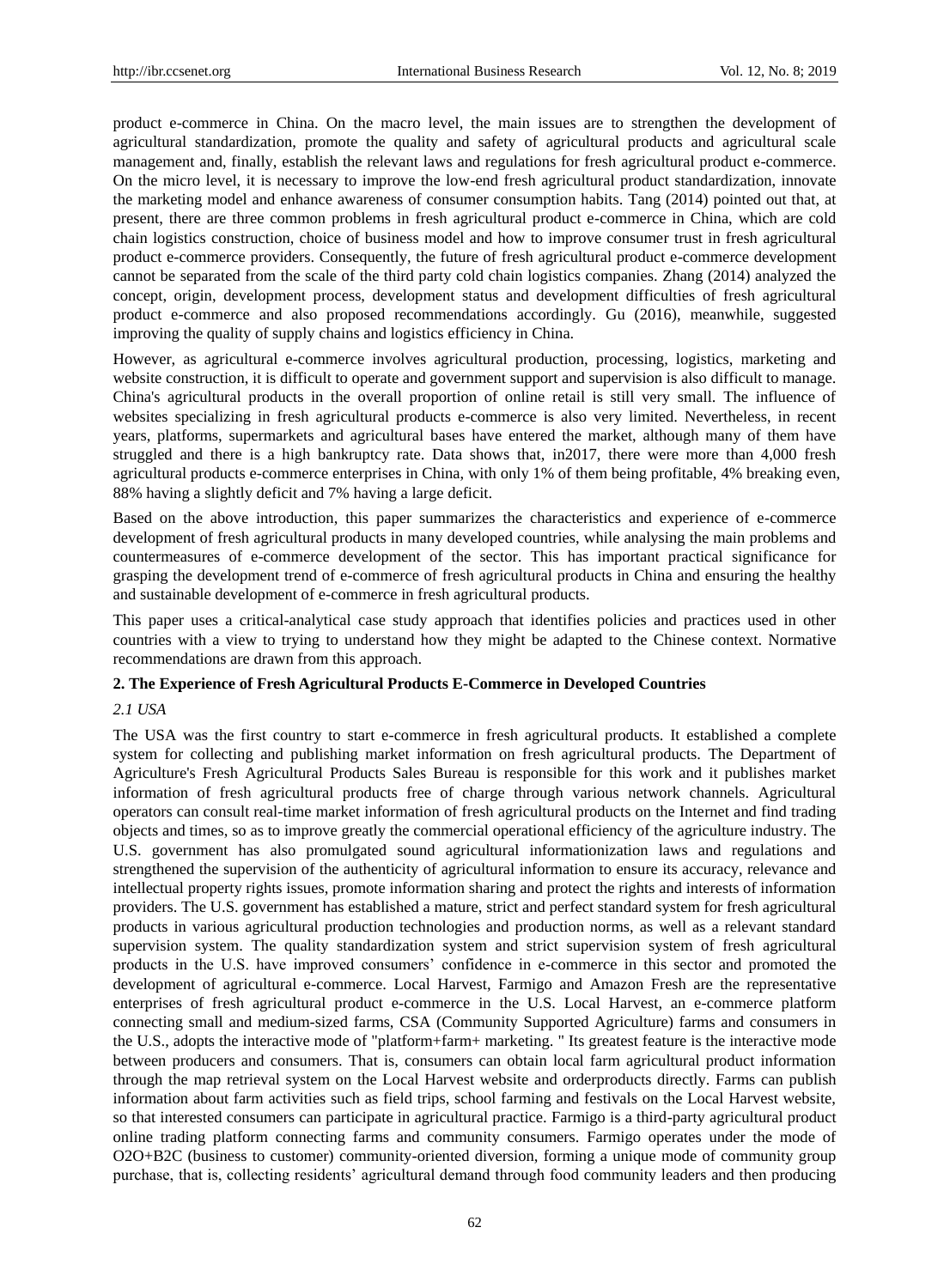and distributing via local or neighboring farms according to community orders. The information between producers and consumers is effectively linked up, and its localization ensures the freshness of agricultural products and reduces the cost of warehousing and logistics. AmazonFresh, as Amazon's fresh product operating platform mainly sells its own agricultural products through Amazon's own fresh logistics distribution. AmazonFresh is also facing the problem of the high cost of self-owned cold chain logistics. AmazonFresh has since adopted a more robust expansion. In 2007, it began to provide services in two residential areas of Seattle, expanded throughout Seattle after five years and then expanded to four more cities in the United States after seven years. This has enabled the company not only to avoid excessive financial pressure but, also, constantly improve the business model to better ensure the quality of fresh agricultural products.

#### *2.2 Germany*

With the development of B2C e-commerce in Germany, the overall scale of agricultural e-commerce in Germany has also been showing a growing trend. Data released by Eurostat and German B2C E-Commerce Report 2016 show that the online transaction volume of German primary agricultural products e-commerce increased from 9.566 billion euros in 2012 to 17.282 billion euros in 2016, showing a continuous upward trend in the past five years, with an average annual growth of 15.94%. The popularization of computers and the Internet has underpinned the rapid development of German agricultural e-commerce. The German agricultural information system is sound and computer networks, 3S technology (geographic information system, global positioning system and remote sensing) and other modern information technology applications are widely used. Government, associations, companies, universities and other organizations jointly participate in the formation of a diversified, multi-level information service pattern. Agricultural information service centres have been set up in the agricultural sector of the German government to provide free information services on agricultural laws, policies, standards, disasters, management and supply and demand trends of agricultural products to farmers, rural residents, agricultural distributors and processing enterprises. In 2012, in order to improve the production efficiency of small and medium-sized enterprises, Germany subsidized 1.9 million euros for e-commerce, covering many public areas such as e-commerce, standardization, Geobusiness, product-friendly design, information security, data compatibility and so on, thus realizing the whole process of service. The German government considers the development of agricultural e-commerce to be of central importance and is mainly involved in planning and construction of agricultural information technology facilities. The government has invested in the construction of agricultural e-commerce websites for some farms and farmers, thus reducing their operating costs. In addition, the German government has vigorously promoted the informatization of agriculture and the food industry, trained farmers in innovation and to use the network and develop e-commerce technology, while also attracting more agricultural producers to participate in agricultural e-commerce activities. At present, the e-commerce of agricultural products in Germany is developing in the direction of specialization. The existing e-commerce platforms can be divided into two main types: information consultation and electronic transaction, according to their different markets and user positioning. The former mainly includes various kinds of agricultural electronic information service websites, such as the information service websites represented by the German Ministry of Agriculture Information Network and the agricultural-related websites established by local governments at all levels. Its goal is to realize the network dissemination of market information, providing agricultural market information and agricultural production consultation information. The latter mainly includes the electronic trading platforms of large-scale agricultural products and electronic stores. It aims to realise the electronic trading of agricultural commodities, focusing on the online trading of agricultural products, the agricultural means of production and provision of agricultural services.

## *2.3 Japan*

The application of emerging technology has always been a characteristic of Japanese e-commerce. In the early 1990s, Japan established the national online network of an agricultural technology information service, which can collect, process, store and transmit agricultural technology information from all parts of the country in a timely manner. There are sub-centres in all counties and some subsidies are given to farmers who buy computers. Various training courses are also held to improve farmers' knowledge of the network, master the network and use the network skills. In 2001, Japan formulated the "21st Century Rural Informationization Strategy." By improving the coverage of rural optical fibres, establishing an information platform for agricultural products and training agricultural informationization personnel, this has further narrowed the gap between urban and rural informationization and, also, helped rural areas develop agricultural production by utilizing information resources. In 2004, the Japanese government issued the "Agricultural Internet of Things Program," led by NEC, Fujitsu, Hitachi, Mitsui and other large companies. Through the establishment of wireless networks, soil sensors, sunshine sensors, temperature sensors, carbon dioxide emission sensors and other management centres in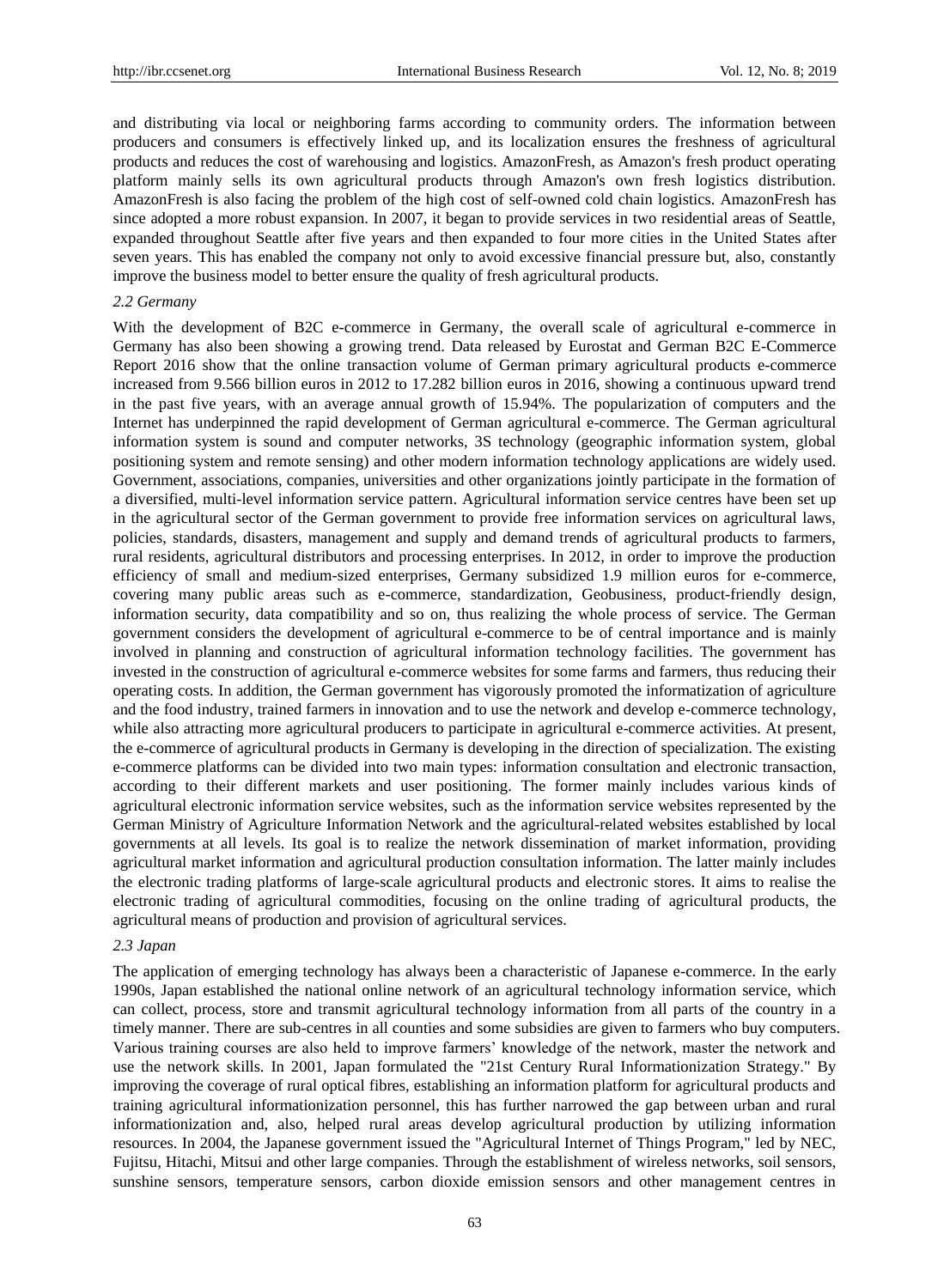farmland greenhouses, farmers can monitor and control fertilization, watering and temperatures in real time by using computers or mobile phones. By 2014, more than half of Japanese farmers had used the agricultural Internet of Things technology. It is expected that the scale of agricultural informatization in Japan will reach 60 billion yen by 2020. In addition, the Japanese government actively safeguards the rights and interests of the main body of agricultural products trading and promotes information sharing and has established a sound legal system of agricultural products e-commerce. The Basic Law on Food Safety promulgated in 2003 clarifies the responsibilities of the government, local public organizations and relevant practitioners in ensuring the quality and safety of agricultural products and establishes the Food Safety Committee as the supreme regulatory body in the Cabinet. The Law on Quality Specifications and Correct Marking of Agricultural and Forestry Products stipulates the packaging and marking standards of agricultural products, which provides convenience for consumers to master relevant high quality information on agricultural products. In 2015, the Food Marking Law and the Livestock Infectious Disease Prevention Law were implemented, which contained comprehensive provisions on animal breeding and epidemic prevention, epidemic situation notification, epidemic culling, innocuous treatment, financial compensation and legal liability of the government and breeders. At present, there are various types of e-commerce platforms for agricultural products in Japan, which can be divided into four categories: comprehensive online supermarkets, large-scale comprehensive online trading markets, agricultural electronic exchanges and specialized online stores for agricultural products. Oisix ra Daichi is a typical representative of fresh agricultural products e-commerce in Japan. As an e-commerce company in Japan, Oisix ra Daichi is set up by farmers, employees and some consumers. It has signed purchase agreements with farmers to study and solve technical problems together. Consumers can sign contracts with their designated farmers and become contract signers. The greatest advantage of this model is that it realizes the integration of interests of farmers, employees and consumers and significantly strengthens the trust relationship between farmers and consumers.

## *2.4 Other Developed Countries*

In addition to the USA, Germany and Japan, other developed countries also attach great importance to the research and development of agricultural e-commerce. Canada uses modern information technology such as computer networks and 3S technology to improve its agricultural information system. At the same time, it has established an agricultural information service centre to provide free information services to producers and sellers of agricultural products, such as agricultural laws and regulations, management and supply and demand trends of agricultural products. The Netherlands, which is the third largest exporter of agricultural products in the world, carries out electronic auctions of agricultural products in the field of e-commerce by virtue of unified national agricultural standards and a developed agricultural logistics system. South Korea has actively trained farmers to use the network in the development of agricultural e-commerce, reducing transaction costs and improving the circulation speed of agricultural products. With the development of agricultural mechanization and industrialization, Australia has effectively improved the supply capacity of agricultural products and, with the advantage of economic development, all farmers can use computers to connect to the network.

## *2.5 Main Characteristics of Fresh Agricultural Products E-commerce Development in Developed Countries*

Through summarizing the development of e-commerce of agricultural products in developed countries, it can be found that the main characteristics of the development of e-commerce of fresh agricultural products are as follows:

#### **Agricultural Informatization Construction**

*The popularization of computers and the internet is the basis and guarantee for the rapid development of e-commerce for fresh agricultural products. Agricultural information service centres have been set up in agricultural departments of developed countries to provide information services on agricultural laws, policies, standards, disasters, management and supply and demand trends of agricultural products to farmers, rural residents, agricultural product distributors and processing enterprises. They can get the information of supply and demand situation and sale price of agricultural products at home and abroad in time from the system, get orders directly on the internet and adjust the variety, quantity and price of production according to their own conditions, so that production is in a highly orderly state.*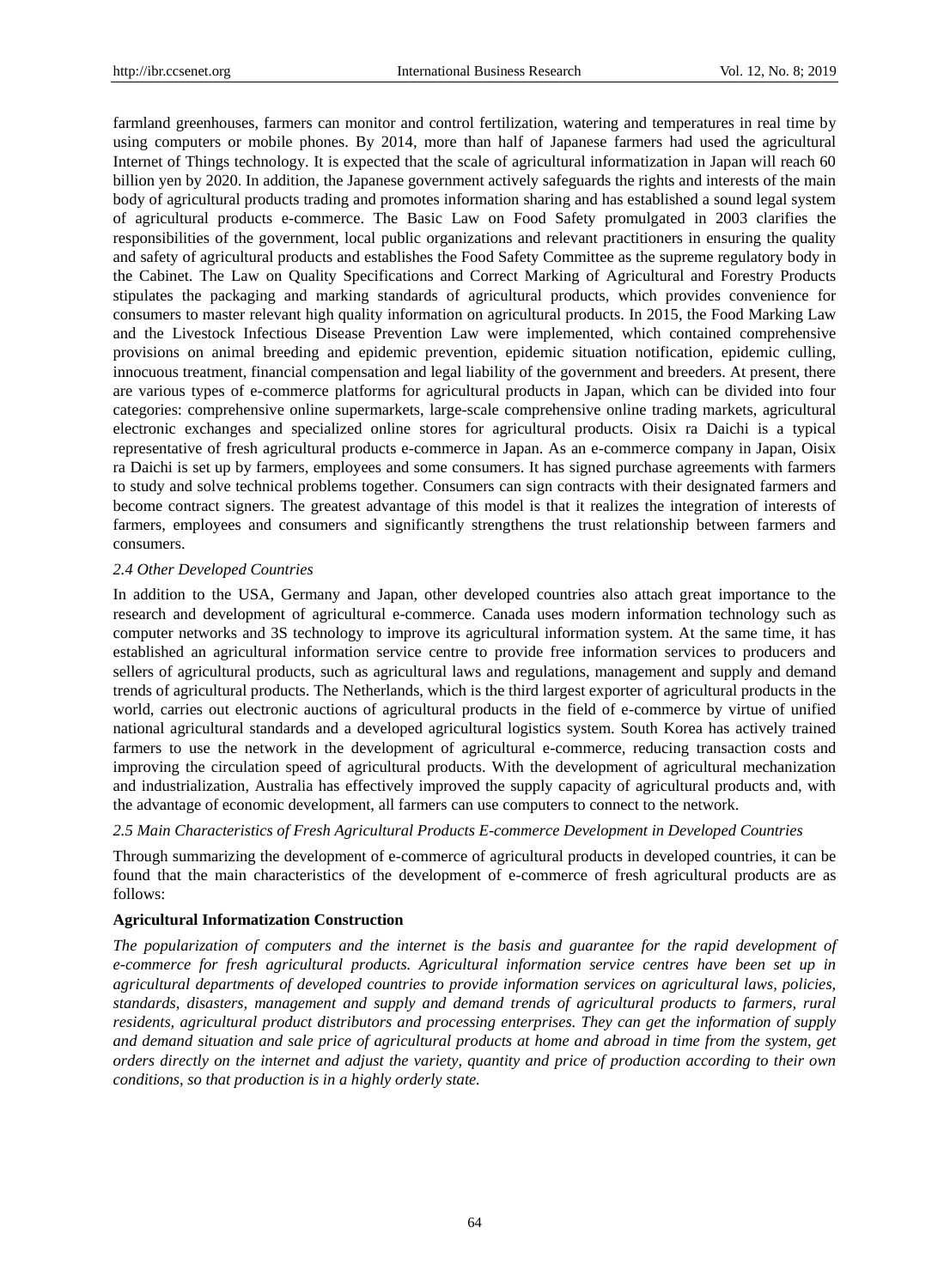#### **Government Supervision Legislation**

Owing to the characteristics of fresh agricultural products, it is necessary for the government to formulate and improve relevant laws, regulations and policies through various channels such as food safety, e-commerce, consumer protection, economic market operation and so on. In particular, the German government has established a Food Safety Agency, which is responsible for formulating food safety measures at the federal level and for monitoring market trends in collaboration with the responsible agencies of the Federal States. At the same time, Germany has formulated a standard system for the classification and grading of agricultural products, which effectively guarantees the quality of agricultural products sold online and is conducive to standardizing and promoting the healthy and orderly development of agricultural e-commerce. Japan has promulgated the Basic Law on Food Safety, which clarifies the responsibilities of the government, local public organizations and relevant practitioners in ensuring the quality and safety of agricultural products, and has set up a Food Safety Committee as the highest regulatory body in the Cabinet. In addition, the Law on Quality Specifications and Correct Marking of Agricultural and Forestry Products has been promulgated, which stipulates the packaging and marking standards of agricultural products and provides convenience for consumers to grasp the relevant quality information of agricultural products. Through the law on the quality and safety of agricultural products, the production, processing and circulation of fresh agricultural products are managed according to law, which ensures the quality and safety of agricultural products entering the field of electronic commerce.

## **Infrastructure Construction**

As the production centre of fresh agricultural products, the countryside is an important base for the development of e-commerce platform. Consequently, it is essential to develop various forms of information transmission equipment, build information transmission networks and strengthen a series of infrastructure construction projects such as rural network information. The U.S. government focuses on macro-control of the development of agricultural e-commerce and is committed to providing the public resources needed for market development, such as broadband construction in rural areas and the construction of transportation and logistics infrastructure. Every year, the U.S. government has allocated special funds to ensure the smooth operation of its agricultural e-commerce platform. Like other developed countries, the German government puts the development of agricultural e-commerce as a central priority, mainly the planning and construction of agricultural information technology facilities. The government invests in the construction of agricultural e-commerce websites for some farms and also attaches great importance to long-term investment in agriculture, agricultural research and development and rural education projects to provide farmers with professional and authoritative information services.

## **3. Current Status of E-commerce Development of Fresh Agricultural Products in China**

## *3.1 Development Course*

The development of fresh agricultural products e-commerce in China has gone through three stages: beginning period, exploration period, and development period.

#### **Beginning Period (2005-2012)**

The scope of e-commerce trade of agricultural products in China has expanded and the main varieties of trade have changed from grain products to fresh agricultural products. Under the stimulation of the huge consumer market, a large number of e-commerce websites for fresh agricultural products have emerged. However, too many businesses have entered the industry, resulting in the emergence of an industry bubble. At this stage, the operation model of fresh agricultural products e-commerce only replicates the model of ordinary e-commerce and, eventually, many enterprises have failed.

#### **Exploration Period (2012-2013)**

This was a milestone year for the development of e-commerce for agricultural products in China. The development of social media and mobile internet applications has given fresh e-commerce more modes of exploration. The two major Chinese e-commerce giants, Alibaba Group and Jingdong Mall, have accelerated the exploration of rural e-commerce. In addition, the large-scale e-commerce websites of fresh agricultural products, such as Tootoo.cn and Benlai.com, have obtained venture capital.

## **Development Period (2013-)**

After 2013, the e-commerce development of fresh agricultural products in China has accelerated, showing a diversified trend. Many business models have begun to emerge, such as B2C, C2C, C2B and O2O (online to offline). Advanced information technology and modern communication tools such as micro-blogs,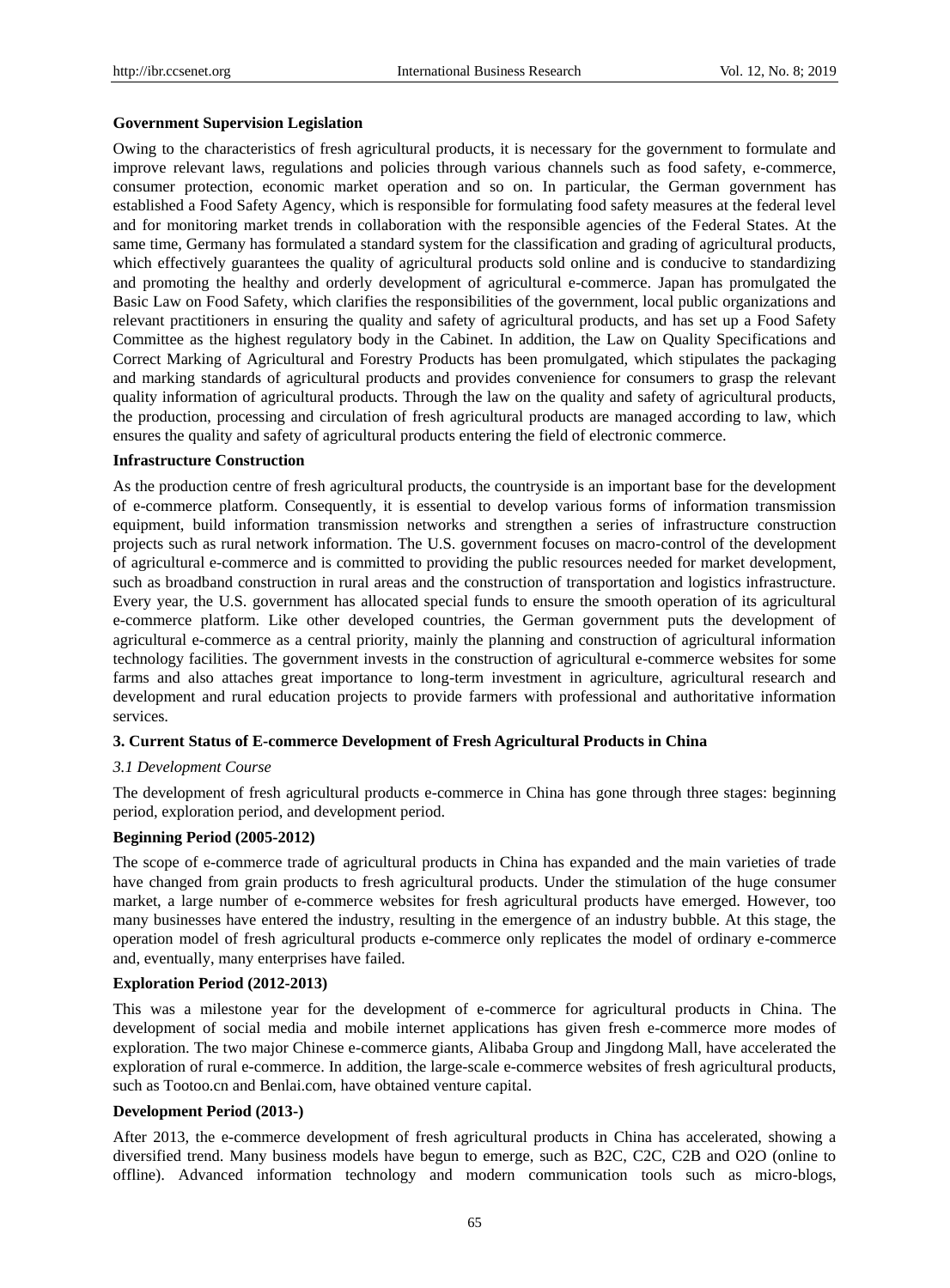micro-messaging, Internet of Things and cloud computing have become widely used. Fresh agricultural products have become a hot spot of large-scale e-commerce websites, entering the peak period of financing.

## *3.2 The Scale of Market Development*

With the rapid development of the Internet, the number of Chinese netizens is increasing year by year and the internet industry continues to develop steadily. The internet has become an important force to promote China's economic development. According to the statistics of China Internet Network Information Centre, as of December 2017, the number of Chinese netizens reached 772 million, with a total of 40.74 million new netizens added throughout the year. Fresh agricultural e-commerce market has developed rapidly in China with an average annual growth rate of more than 50%. In 2017, fresh agricultural products market transactions amounted to 1789.7 billion-yuan, fresh agricultural products e-commerce market transactions amounted to 141.8 billion-yuan, online market penetration continued to improve, reaching 7.9%. It is estimated that the transaction scale of fresh e-commerce market will reach 215.8 billion yuan in 2018. According to the forecast of the China Business Industry Research Institute, the compound growth rate of fresh e-commerce market will reach 49% in the next three years and the penetration rate of the online market will continue to increase, reaching 21.7% by 2020.



Figure 1. 2015-2020 Fresh Agricultural Products E-commerce Market Transaction Size in China Source. China Business Industry Research Institute. 2018

## *3.3 Business Model Innovation*

The current mainstream fresh agricultural products e-commerce models in China are based on the B2C model. In particular, many innovation models are derivatives of the B2C. Owing to the particularity of fresh products e-commerce, relying only on a traditional B2C model makes it obviously difficult to deal with new developments, which should be combined with the need to cater to market demand that is changing. Iresearch.com, a consulting group, classified fresh e-commerce models into three categories: fresh category of e-commerce platforms; integrated B2C fresh e-commerce models and vertical B2C fresh e-commerce models, according to its report "2013 Fresh E-commerce Development Briefing." In the "2013 China Fresh Electricity Supplier Status Survey Report" by the China E-commerce Research Centre, it classified fresh products e-commerce models into four categories: integrated e-commerce platform models; vertical e-commerce models; logistics e-commerce models and O2O e-commerce models.

By referring to the classification of fresh e-commerce business models in the literature and taking different business models into account, this research points out that fresh e-commerce models can be classified into integrated e-commerce platform models, vertical e-commerce models and O2O e-commerce models. Meanwhile, according to different operational entities, vertical e-commerce models can be classified into logistic e-commerce, supplier e-commerce models and professional localization e-commerce. O2O e-commerce models can be classified into offline supermarket models and community O2O models and the case analysis of the characteristics of each model is shown in the following figure 2.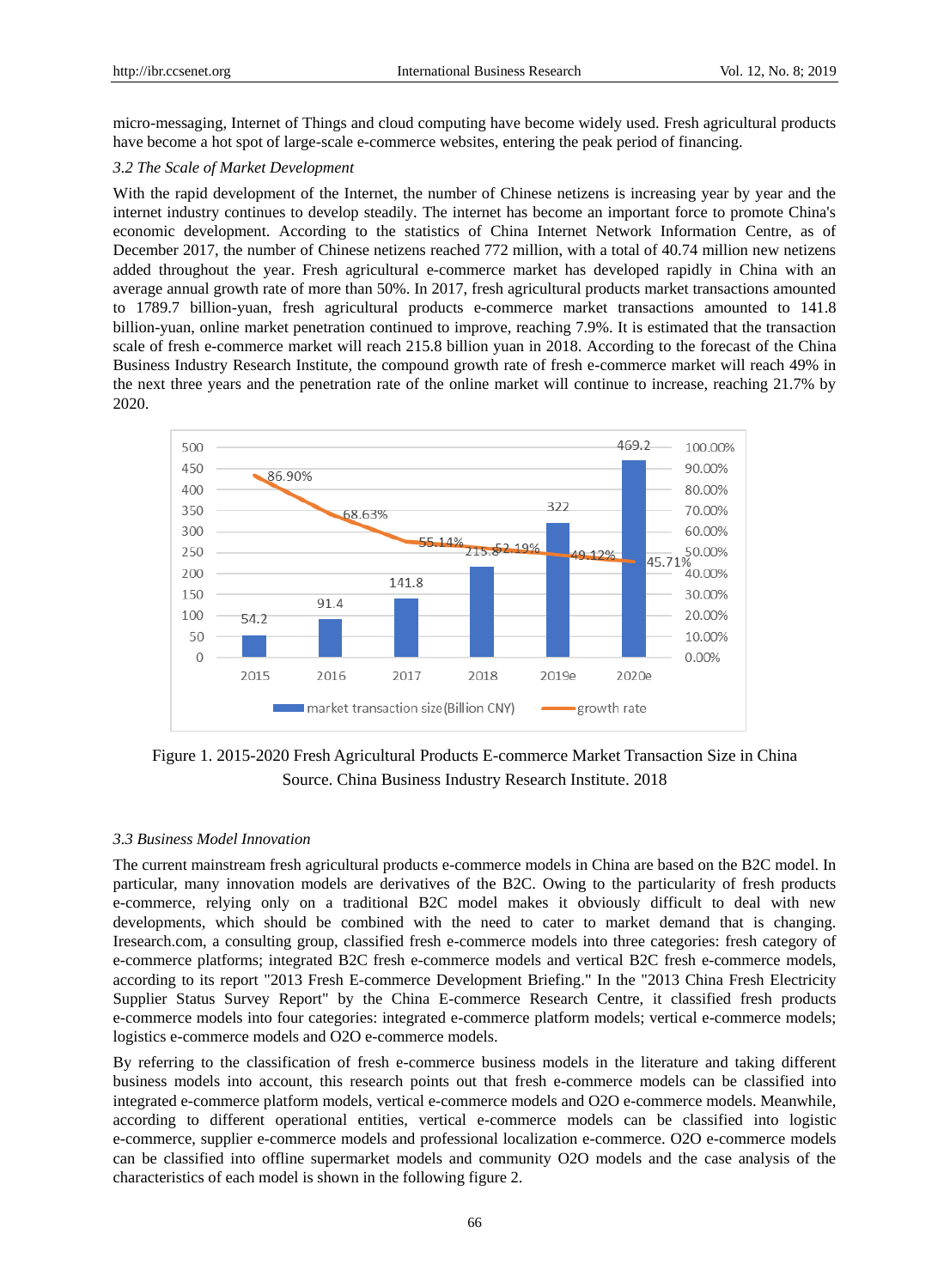

Figure 2. Classification of Fresh Agricultural Products E-commerce Business Models in China

In 2017, there were nearly 4000 e-commerce platforms for agriculture related transactions in china. Taobao.com, Yhd.com and Jingdong.com all have strong positions in the retail network of agricultural products that belong to the integrated e-commerce platform model. The model is mainly to attract all kinds of fresh manufacturers or farmers to incorporate online shop in their own platforms. Settled manufacturers or farmers are responsible for the products and the cold chain distribution by themselves. The platform is only responsible for supervision. This e-commerce platform is designed for the operation of the whole category, which includes fresh products. So, based on customers' stickiness, the platform suppliers have to operate fresh products, although fresh product is a kind of strategic loss-making category at present.Womai.com is a typical representative of a vertical e-commerce model. At present, vertical fresh agricultural products e-commerce websites are mainly focused on food. All products on the vertical fresh e-commerce platform are provided by the supplier. The quality of the products is guaranteed by the platform. Its logistics is mainly based on platform self-distribution and part of the vertical fresh vertical e-commerce also cooperates with the third-party logistics operation to reduce the loss of products in the logistics activities. However, based on cost and other considerations, the vertical fresh e-commerce platform operates its business only in particular areas or cities.O2O refers to combinations of business opportunities from both offline and the internet and it makes the internet become a new trading platform. In the fresh agricultural products e-commerce area, O2O e-commerce is still in the early stages of construction in China.

## **4. Development Problems of Fresh Agricultural Products E-commerce in China**

# *4.1 Agricultural Informatization Construction Lags behind*

Owing to the unbalanced degree of informatization in different areas of China, the construction of agricultural informatization in rural areas lags behind. For a long time, due to limited investment, the construction of agricultural information infrastructure has been weak and the rural information network and communication system is not perfect. Although the pattern of unified collection and release of agricultural information in China has initially taken shape, the processing, analysis, utilization and market cultivation of agricultural information have all developed slowly. The agricultural information service is insufficient and its structure is unbalanced, which leads to poor decision-making in agricultural production. In addition, in the current process of building e-commerce platforms for agricultural products, the major e-commerce platforms have no norms and standards in the construction of information systems, which makes it difficult to unify and integrate data and, so, it is not possible to provide guidance for agricultural production and this causes a waste of information resources. At the same time, due to the lack of data integration and publicity, farms, scholars and relevant policy-making departments cannot effectively use these data to cross-reference and obtain reliable research conclusions, business decisions and policy recommendations.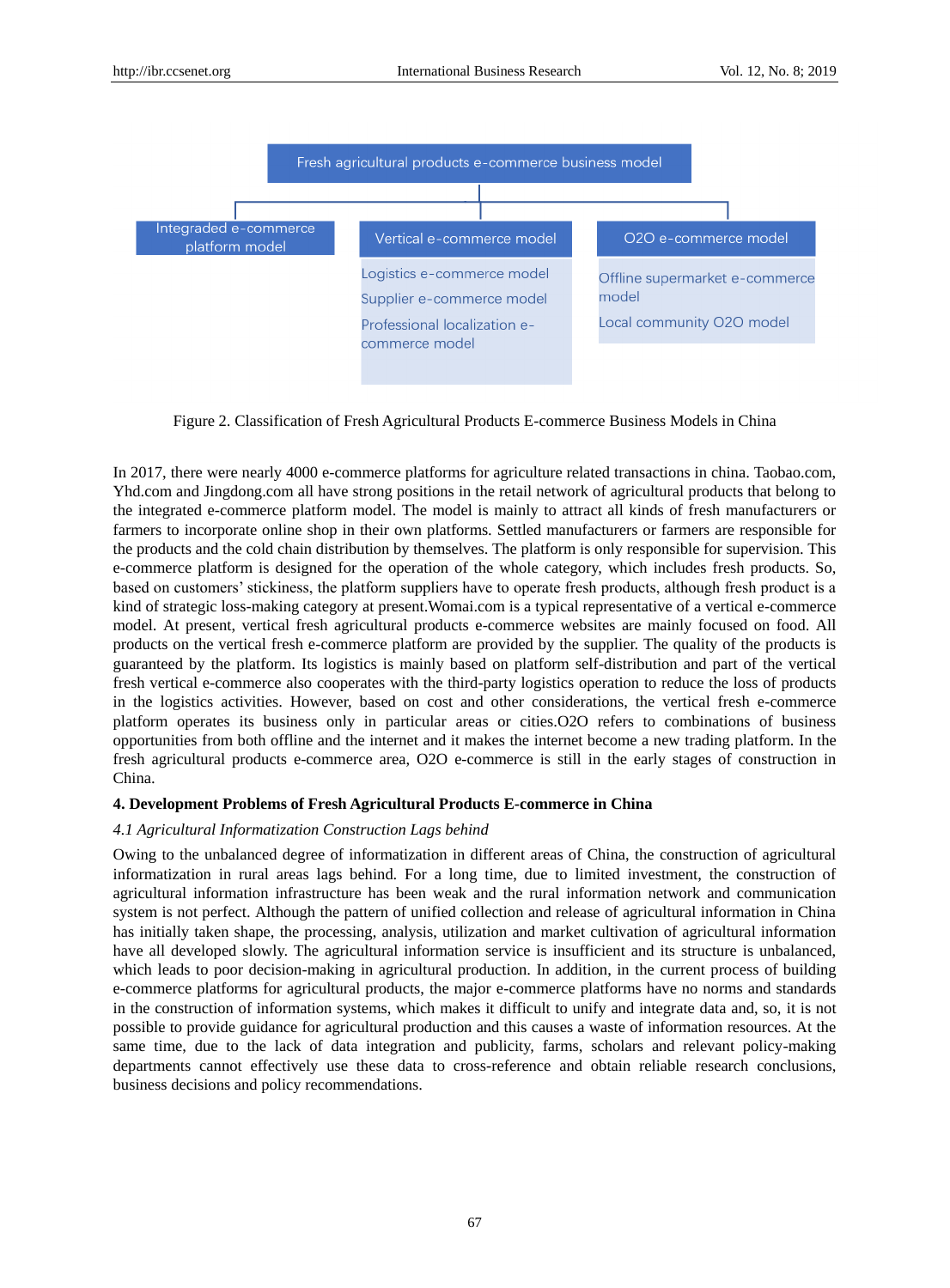#### *4.2 Disadvantages in Legislation and Supervision Mechanisms*

At present, China has not yet promulgated a special law on the e-commerce of agricultural products and there is a lack of legal supervision on trading activities. It is urgent to fill this legal gap. In addition, the standard system of products, packaging, distribution and quality of agricultural products e-commerce is not perfect and the national unified traceability system of agricultural product quality and safety has not yet been established. The lack of credibility of agricultural product quality increases the difficulty of agricultural product sales. Standardization of agricultural products has basically been popularized in developed countries. As early as 1997, Japan formulated electronic trading standards for fresh food. Although standardization has been achieved to some extent in China, there is still a big gap between China and developed countries. This is mainly reflected in the following aspects: first, the construction of agricultural standardization in China lags behind and the number of agricultural products standards is far less than that in developed countries; second, the implementation of existing standards is inadequate - because standardized production is more expensive, many farmers will violate production in consideration of immediate interests. These two situations will bring the consequences of information asymmetry to fresh agricultural products e-commerce, which seriously affects its development.

## *4.3 E-commerce Operation ModelIs Inefficient and Unsustainable*

At present, there are three main problems in the operation mode of e-commerce for fresh agricultural products in China. First, in terms of the main competitors, it is shown to be oligopolistic competition. At present, the main competitors in the fresh agricultural products e-commerce market are Alibaba, Jingdong and Suning. Second, there is a big gap in the quality of agricultural products. Owing to the unmatched cold chain and the imperfect construction of the whole cold chain, it is difficult to sell high-quality agricultural products and the low-cost promotions make the costs difficult to recover. Third, low-price competition has resulted in the prevalence of inferior products and poor after-sales service quality. Most e-commerce enterprises focus on increasing sales volumes and profits through low-cost competition but do not reduce costs from the perspective of platform integration and maximizing the interests of all parties, which has become a major constraint for the construction of the whole industry chain. In the aspect of perfecting and innovating the supply system of agricultural products, e-commerce enterprises have not established strategic cooperative relations with the suppliers of agricultural products (production enterprises, cooperatives and farmers), nor have they formed the accountability and supervision mechanismsfor all stakeholders. There are fewer sales links in fresh agricultural products e-commerce than traditional sales methods but there are huge costs in the construction of logistics infrastructure, resulting in no competitive advantage in the final price of products. Such an operation strategy is not commensurate with the sustainable development of rural e-commerce. In addition, China's e-commerce industry chain construction of agricultural products lacks the competitive brand of agricultural products, the quality of after-sales service is not high and there is no consumer demand-oriented agricultural production and marketing system. Taking Alibaba Group as an example, more than 95% of the merchants mainly focus on Taobao, Tmall and such platforms for time-limited and ultra-low-cost sales and there is no effective docking between rural e-commerce platforms and processing. At the same time, another reason for the low quality of after-sales service and the difficulty of service system innovation in rural e-commerce is the lack of high-quality service providers and the inadequate training of relevant practitioners.

## **5. The Strategies of E-commerce Development of Fresh Agricultural Products in China**

#### *5.1 Strengthening the Construction of Agricultural Informatization*

In rural areas of China, especially in the western mountainous areas, the network infrastructure is still relatively weak and the internet penetration rate is relatively low. The German government has established a wide coverage and strong guidance information service system for agricultural products, which ensures agricultural production takes place in a highly orderly state, realises the seamless connection between production links and consumer markets and is conducive to the development of e-commerce activities for agricultural products. Japan has strengthened the construction of agricultural informationization by implementing the "Highly Informationized Rural System Plan," "National Online Network of Agricultural Technology Information Service," "21st Century Rural Informationization Strategy" and "Agricultural Internet of Things Plan," which has laid a solid foundation for the development of agricultural e-commerce. At present, China should establish a government-led network information service system for agricultural products, provide farmers with timely, comprehensive and accurate market information for agricultural products and expand and improve the management and service functions of the agricultural supply chain. In order to standardize the work of each agricultural product information publishing subject, the government should also set up a special coordinating body and establish a coordinating mechanism for information publishing, so as to ensure the agricultural product information has different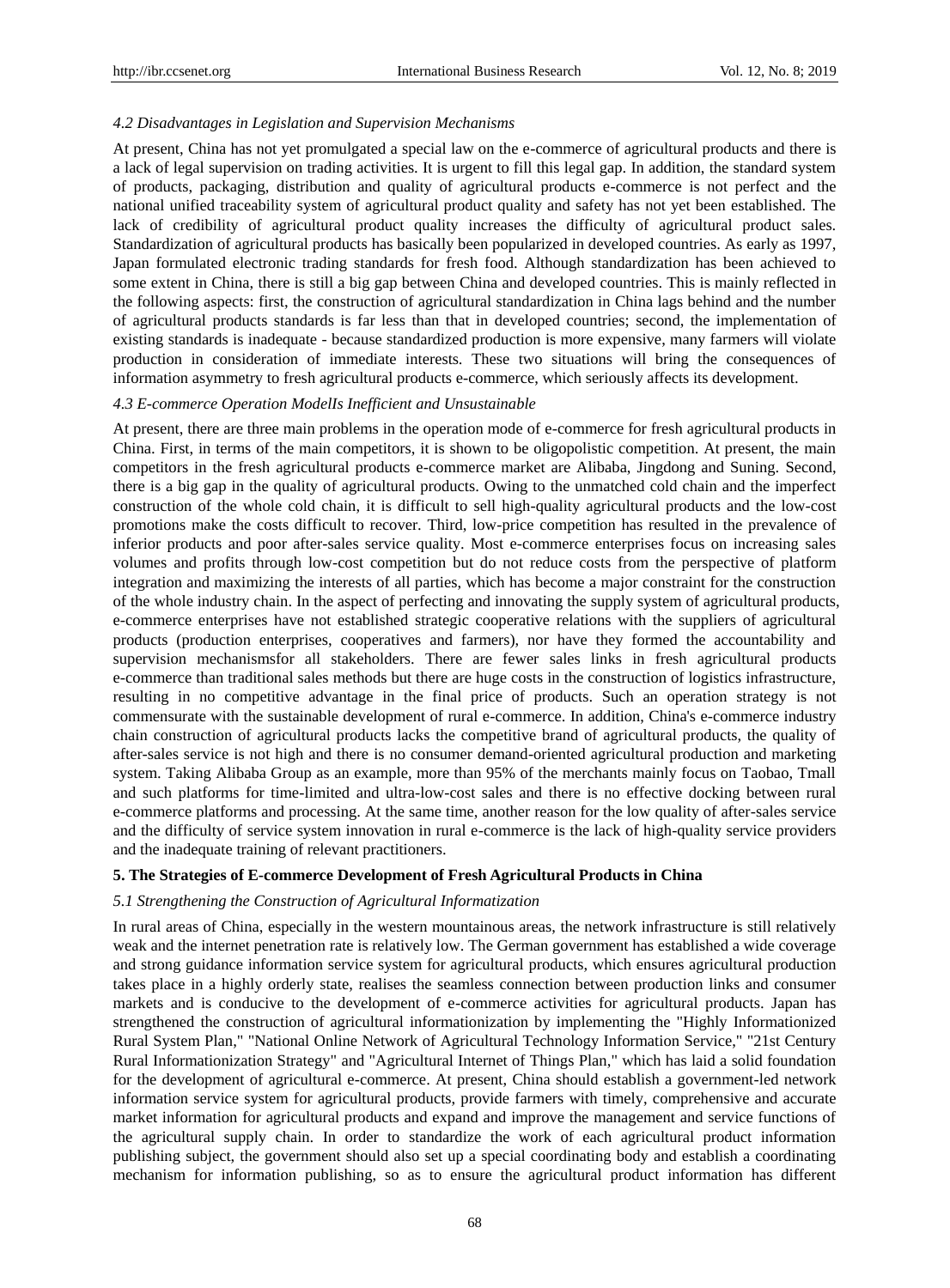emphases on the content and detail of publishing, improves the effectiveness and pertinence of information transmission and better meets the needs of personalized information.

# *5.2 Improving the Legislative Mechanism of Supervision*

China should constantly improve the legal system of e-commerce for agricultural products from the aspects of network security, information technology and product quality and safety. In the e-commerce activities of fresh agricultural products, consumers' rights and interests are vulnerable to infringement and it is difficult to safeguard their rights, which seriously affects consumers' participation in the new consumption mode of e-commerce of agricultural products. Consequently, on the basis of "Consumer Rights Protection Law" and "Contract Law," China should add consumers' privacy rights and protection content and properly extend the right to know, so as to maximize the protection of online consumers' rights and interests. In addition, China should take the "Law on the Quality and Safety of Agricultural Products" as the core, improve the supporting laws and regulations, promote the conformity of the quality and safety standards of agricultural products with international standards and implement supervision of and responsibility for the subject. A multi-level supervisory system with strong operability and complete and rigorous legal system should be formed to ensure the quality and safety of agricultural products.

# *5.3 Establishing Specialized E-commerce Websites for Fresh Agricultural Products*

There are various models of e-commerce platforms for fresh agricultural products in developed countries such as the USA and Japan. which are not only comprehensive O2O supermarkets based on physical stores, combining shop sales with online sales but, also, B2B and B2C e-commerce platforms specializing in online business activities. There are not only large-scale comprehensive network trading markets with complete commodity categories and large sales scale but, also, specialized network stores of agricultural products with community as the centre and offering only fresh vegetables and fruit. The diversification of the e-commerce mode of fresh agricultural products is conducive to its brand and characteristic development and also gives consumers more choice. In recent years, the number of e-commerce websites for fresh agricultural products in China has been increasing but most of them are difficult to operate. Agricultural products are seasonal and regional, perishable, difficult to store and unsuitable for long-term transportation. They have high standards and requirements for production, processing, packaging, warehousing, transportation, handling, distribution and other links throughout the supply chain. Consequently, it is urgent to establish a number of high-quality, comprehensive and specialized agricultural products e-commerce websites to support online listing, online bidding, online negotiation and other trading modes so as to provide consumers with product information, real-time transactions and cold chain transportation services. E-commerce enterprises should establish orderly and cooperative relationships with farmers of origin, control the quality of agricultural products from the source and create stable and smooth sales channels. They should also implement technical standards that meet the requirements of modern logistics, shorten the circulation link of agricultural products and ensure the freshness and high quality of agricultural products, thereby forming a complete industrial chain of "producer to agricultural products e-commerce platform to consumer," which would drive the development of agricultural industrialization.

#### *5.4 Strengthening Personnel Training*

The development of e-commerce for fresh agricultural products requires a large number of professional practitioners who understand both network technology and network marketing. Although the number of agricultural products e-commerce websites and the number of rural network users have increased significantly in China, the lack of e-commerce professionals is one of the bottlenecks restricting the development of agricultural products e-commerce. Consequently, firstly, China should support e-commerce educational research institutions and e-commerce enterprises to establish e-commerce research and training centres for agricultural products and carry out theoretical research and skills training. Secondly, it should encourage fresh agricultural products e-commerce enterprises to connect with universities in depth, in order to cultivate practical talents and set up agricultural products e-commerce related majors in universities. Thirdly, the local government should actively carry out training on practical knowledge of e-commerce for farmers, improve farmers' understanding of e-commerce, help farmers understand the demand situation and price trend of agricultural products on the market through the network and use the network to promote and sell agricultural products, which can increase farmers' income, stabilize the supply of agricultural products and improve the overall competitiveness of agriculture.